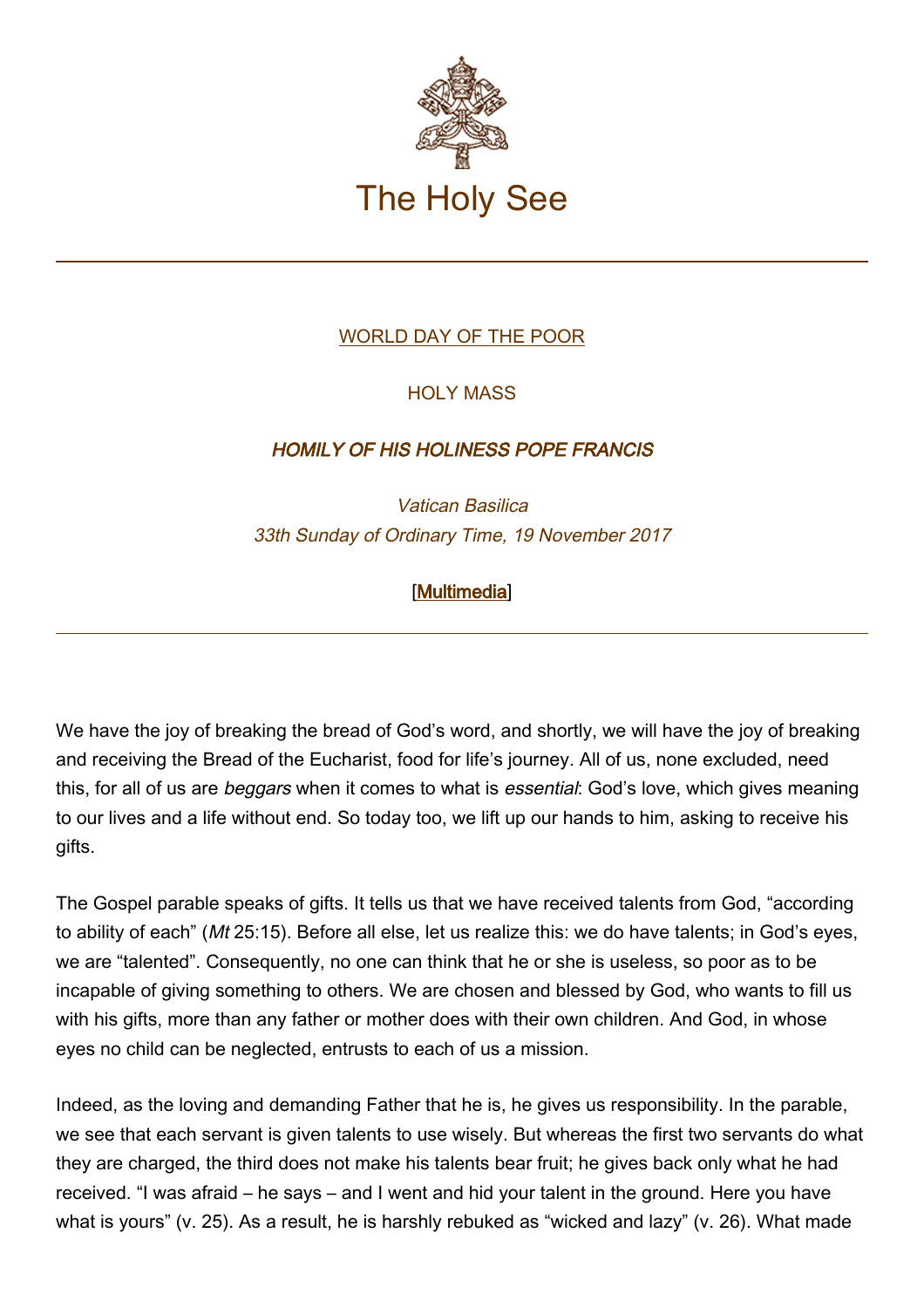the Master displeased with him? To use a word that may sound a little old-fashioned but is still timely, I would say it was his *omission*. His evil was that of *failing to do good.* All too often, we have the idea that we haven't done anything wrong, and so we rest content, presuming that we are good and just. But in this way we risk acting like the unworthy servant: he did no wrong, he didn't waste the talent, in fact he kept it carefully hidden in the ground. But to do no wrong is not enough. God is not an inspector looking for unstamped tickets; he is a Father looking for children to whom he can entrust his property and his plans (cf. v. 14). It is sad when the Father of love does not receive a generous response of love from his children, who do no more than keep the rules and follow the commandments, like hired hands in the house of the Father (cf. Lk 15:17).

The unworthy servant, despite receiving a talent from the Master who loves to share and multiply his gifts, guarded it jealously; he was content to keep it safe. But someone concerned only to preserve and maintain the treasures of the past is not being faithful to God. Instead, the parable tells us, the one who adds new talents is truly "faithful" (vv. 21 and 23), because he sees things as God does; he does not stand still, but instead, out of love, takes risks. He puts his life on the line for others; he is not content to keep things as they are. One thing alone does he overlook: his own interest. That is the only right "omission".

Omission is also the great sin where the poor are concerned. Here it has a specific name: indifference. It is when we say, "That doesn't regard me; it's not my business; it's society's problem". It is when we turn away from a brother or sister in need, when we change channels as soon as a disturbing question comes up, when we grow indignant at evil but do nothing about it. God will not ask us if we felt righteous indignation, but whether we did some good.

How, in practice can we please God? When we want to please someone dear to us, for example by giving a gift, we need first to know that person's tastes, lest the gift prove more pleasing to the giver than to the recipient. When we want to offer something to the Lord, we can find his tastes in the Gospel. Immediately following the passage that we heard today, Jesus says, "Truly I tell you that, just as you did it to one of the least of these my brothers, you did it to me" (Mt 25:40). These least of our brethren, whom he loves dearly, are the hungry and the sick, the stranger and the prisoner, the poor and the abandoned, the suffering who receive no help, the needy who are cast aside. On their faces we can imagine seeing Jesus' own face; on their lips, even if pursed in pain, we can hear his words: "This is my body" (Mt 26:26).

In the poor, Jesus knocks on the doors of our heart, thirsting for our love. When we overcome our indifference and, in the name of Jesus, we give of ourselves for the least of his brethren, we are his good and faithful friends, with whom he loves to dwell. God greatly appreciates the attitude described in today's first reading that of the "good wife", who "opens her hand to the poor, and reaches out her hands to the needy" (*Prov* 31:10.20). Here we see true goodness and strength: not in closed fists and crossed arms, but in ready hands outstretched to the poor, to the wounded flesh of the Lord.